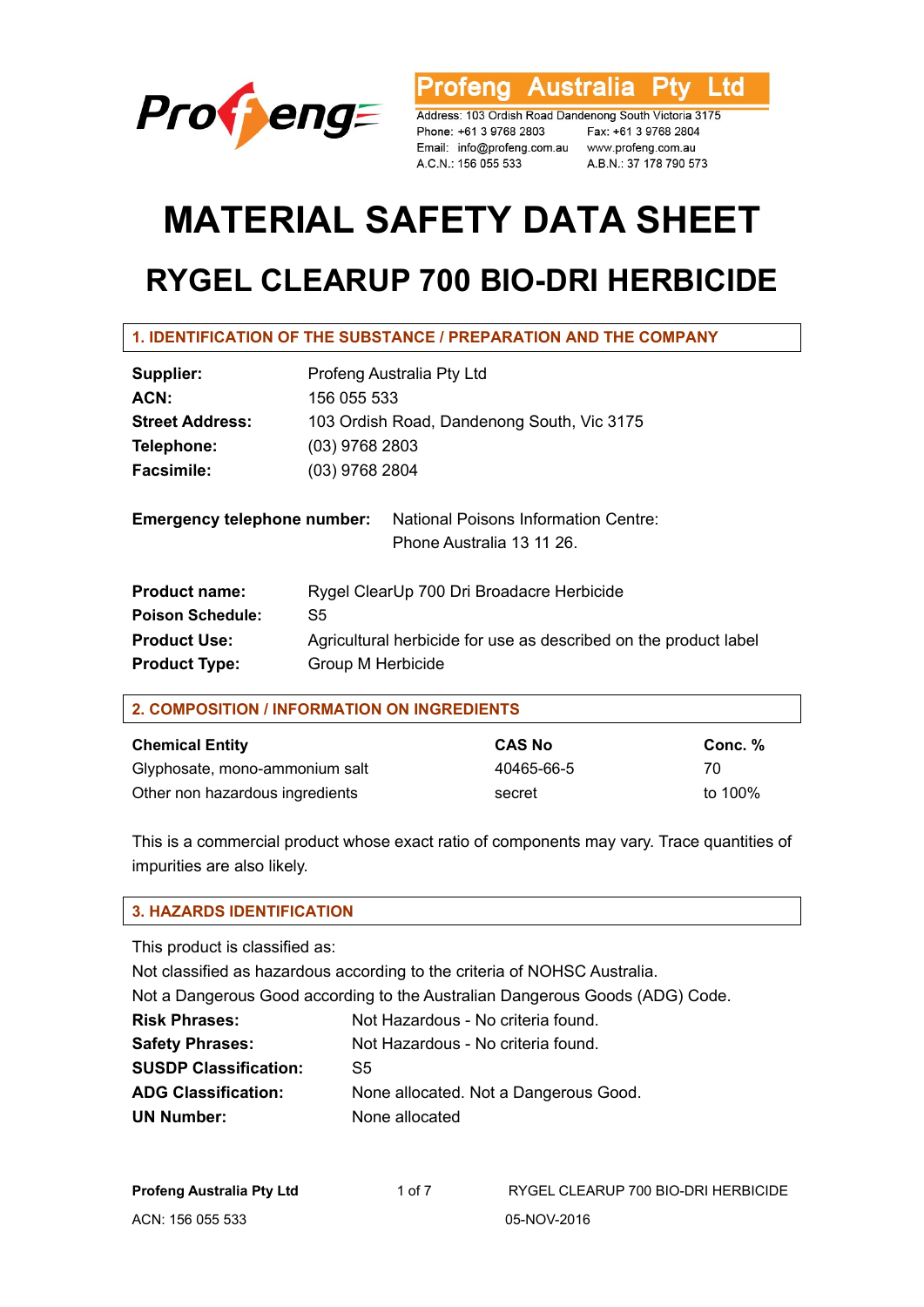

Australia L td

Address: 103 Ordish Road Dandenong South Victoria 3175 Phone: +61 3 9768 2803 Email: info@profeng.com.au A.C.N.: 156 055 533

Fax: +61 3 9768 2804 www.profeng.com.au A.B.N.: 37 178 790 573

#### **4. FIRST AID MEASURES**

If poisoning occurs, contact a Doctor or Poisons Information Centre. Phone 13 11 26 from anywhere in Australia.

- **Inhalation**: First aid is not generally required. If in doubt, contact a Poisons Information Centre or a doctor.
- **Skin Contact:** Irritation is unlikely. However, if irritation does occur, flush with lukewarm, gently flowing water for 5 minutes or until chemical is removed. If in doubt obtain medical advice.
- **Eye Contact:** No effects expected. If irritation does occur, flush contaminated eye(s) with lukewarm, gently flowing water for 5 minutes or until the product is removed. Obtain medical advice if irritation becomes painful or lasts more than a few minutes.
- **Ingestion:** First aid is not generally required. If in doubt, contact a Poisons Information Centre or a doctor.

**Notes to physician:** Treat symptomatically. Note the nature of this product.

#### **5. FIRE-FIGHTING MEASURES**

#### **Fire and Explosion Hazards**:

There is no risk of an explosion from this product under normal circumstances if it is involved in a fire. Violent steam generation or eruption may occur upon application of direct water stream on hot liquids.

Fire decomposition products from this product are likely to be irritating if inhaled.

**Extinguishing Media:** Preferred extinguishing media are carbon dioxide, dry chemical, foam, water fog.

**Fire Fighting:** If a significant quantity of this product is involved in a fire, call the fire brigade. **Flash point:** Not flammable

**Upper Flammability Limit:** No data **Lower Flammability Limit:** No data **Autoignition temperature:** No data **Flammability Class:** No data

#### **6. ACCIDENTAL RELEASE MEASURES**

**Accidental release:** In the event of a major spill, prevent spillage from entering drains or water courses. As a minimum, wear overalls, goggles and gloves. Suitable materials for protective clothing include rubber, PVC. Stop leak if safe to do so, and contain spill. Sweep up and shovel or collect recoverable product into labelled containers for recycling or salvage, and dispose of promptly. After spills, wash area preventing runoff from entering drains. If a significant quantity of material enters drains, advise emergency services. Full details regarding disposal of used containers, spillage and unused material may be found on the

**Profeng Australia Pty Ltd** 2 of 7 RYGEL CLEARUP 700 BIO-DRI HERBICIDE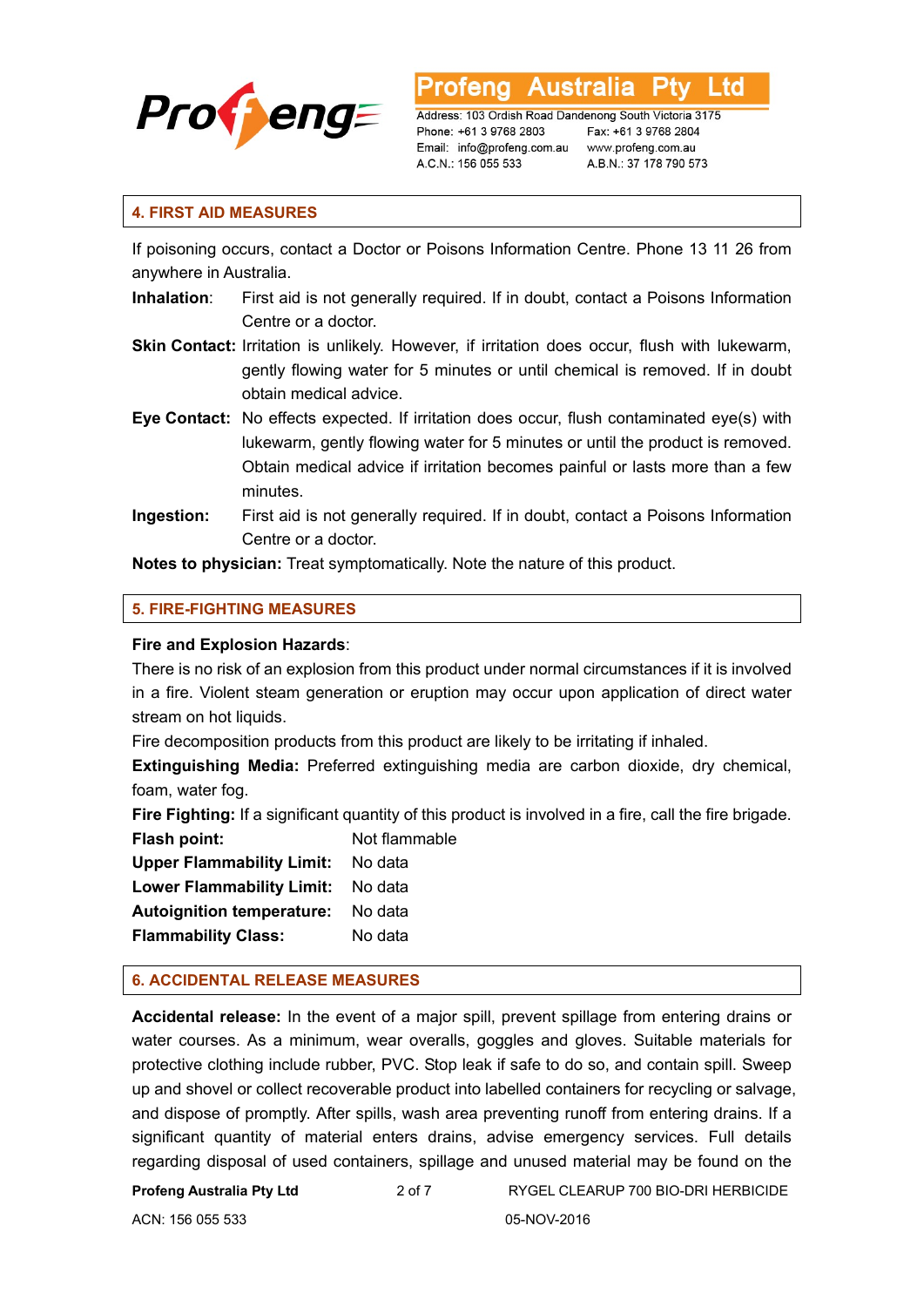

L td **Australia** 

Address: 103 Ordish Road Dandenong South Victoria 3175 Phone: +61 3 9768 2803 Email: info@profeng.com.au A.C.N.: 156 055 533

Fax: +61 3 9768 2804 www.profeng.com.au A.B.N.: 37 178 790 573

label. If there is any conflict between this MSDS and the label, instructions on the label prevail. Ensure legality of disposal by consulting regulations prior to disposal. Thoroughly launder protective clothing before storage or re-use. Advise laundry of nature of contamination when sending contaminated clothing to laundry.

#### **7. HANDLING AND STORAGE**

**Handling:** Keep exposure to this product to a minimum, and minimise the quantities kept in work areas. Check Section 8 of this MSDS for details of personal protective measures, and make sure that those measures are followed. The measures detailed below under "Storage" should be followed during handling in order to minimise risks to persons using the product in the workplace. Also, avoid contact or contamination of product with incompatible materials listed in Section 10.

**Storage:** This product is a Scheduled Poison. Observe all relevant regulations regarding sale, transport and storage of this class of poison. Store in the closed original container in a dry, cool, well-ventilated area out of direct sunlight.

#### **8. EXPOSURE CONTROLS/PERSONAL PROTECTION**

The following Australian Standards will provide general advice regarding safety clothing and equipment:

Respiratory equipment: **AS/NZS 1715**, Protective Gloves: **AS 2161**, Industrial Clothing: **AS2919**, Industrial Eye Protection: **AS1336** and **AS/NZS 1337**, Occupational Protective Footwear: **AS/NZS2210**.

**Exposure limits** have not been established by NOHSC for any of the known significant ingredients in this product.

**The ADI** for Glyphosate is set at 0.3mg/kg/day. The corresponding NOEL is set at 30mg/kg/day. ADI means Acceptable Daily Intake and NOEL means

No-observable-effect-level. Values taken from Australian ADI List, Dec 2002.

**Ventilation:** No special ventilation requirements are normally necessary for this product. However make sure that the work environment remains clean and that dusts are minimised. **Eye Protection:** Eye protection such as protective glasses or goggles is recommended when this product is being used.

**Skin Protection:** You should avoid contact even with mild skin irritants. Therefore you should wear suitable impervious elbow-length gloves and facial protection when handling this product. See below for suitable material types.

**Protective Material Types:** We suggest that protective clothing be made from the following materials: rubber, PVC.

**Respirator:** If there is a significant chance that dusts are likely to build up in the area where this product is being used, we recommend that you use a suitable Dust Mask.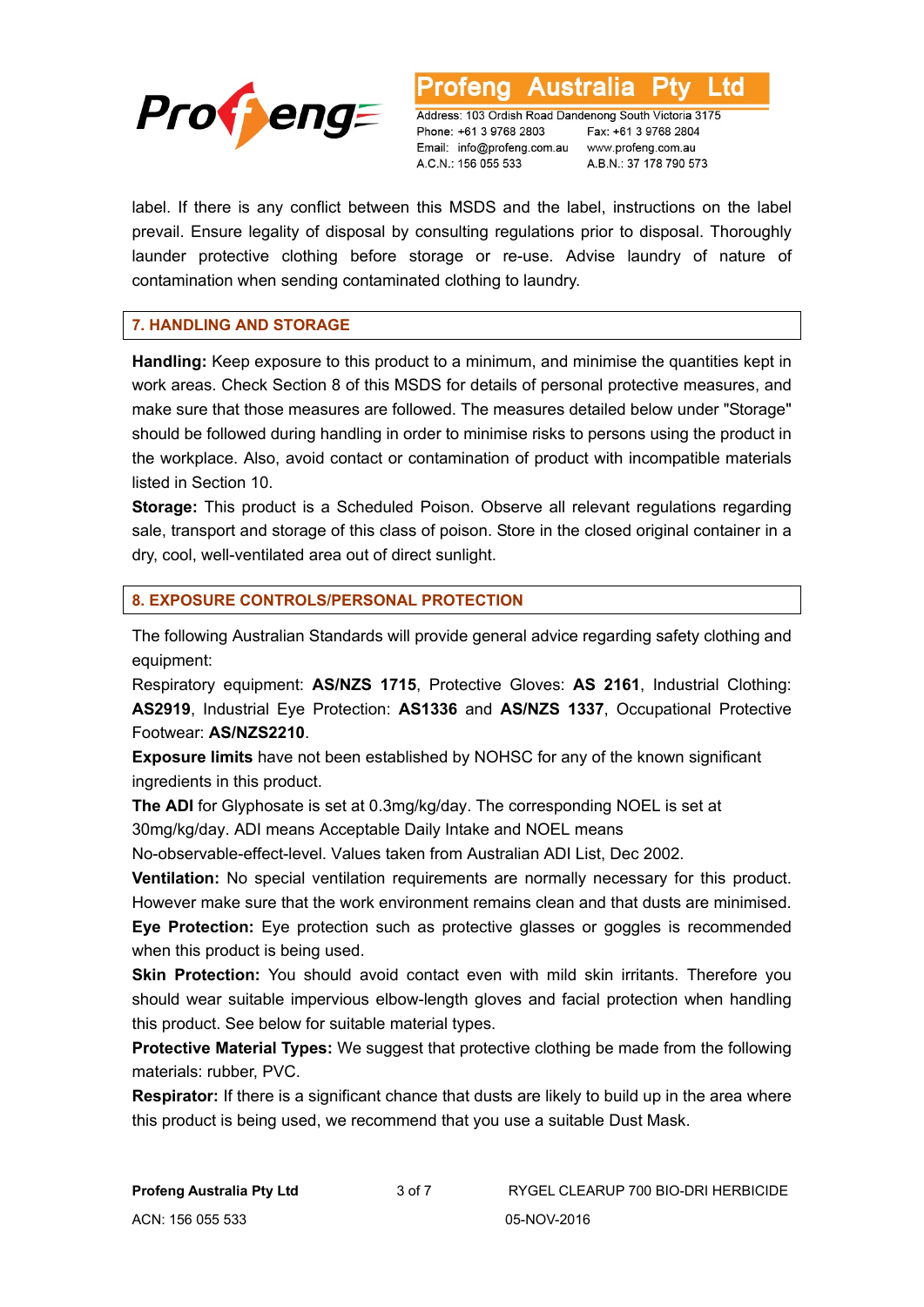

Ltd

Address: 103 Ordish Road Dandenong South Victoria 3175 Phone: +61 3 9768 2803 Email: info@profeng.com.au A.C.N.: 156 055 533

Fax: +61 3 9768 2804 www.profeng.com.au A.B.N.: 37 178 790 573

#### **9. PHYSICAL AND CHEMICAL PROPERTIES**

| Appearance:                    | Pale beige free flowing granulated solid                          |  |
|--------------------------------|-------------------------------------------------------------------|--|
| Odour:                         | Negligible                                                        |  |
| <b>Boiling Point:</b>          | Not available                                                     |  |
| <b>Freezing/Melting Point:</b> | Above 190°C                                                       |  |
| <b>Volatiles:</b>              | No specific data. Expected to be low at 100°C                     |  |
| <b>Vapour Pressure:</b>        | Negligible at normal ambient temperatures                         |  |
| <b>Vapour Density:</b>         | Negligible at normal ambient temperatures                         |  |
| <b>Specific Gravity:</b>       | No data. Bulk density about 0.6                                   |  |
| <b>Water Solubility:</b>       | $20^{\circ}$ C<br>1450g/L<br>Glyphosate ammonium salt about<br>at |  |
| (extremely soluble)            |                                                                   |  |
| pH:                            | No data                                                           |  |
| <b>Volatility:</b>             | Negligible at normal ambient temperatures                         |  |
| <b>Odour Threshold:</b>        | No data                                                           |  |
| <b>Evaporation Rate:</b>       | No data                                                           |  |
| <b>Autoignition temp:</b>      | No data                                                           |  |

#### **10. STABILITY AND REACTIVITY**

**Reactivity**: This product is unlikely to react or decompose under normal storage conditions. However, if you have any doubts, contact the supplier for advice on shelf life properties. **Conditions to Avoid:** Store in the closed original container in a dry, cool, well-ventilated area out of direct sunlight.

**Incompatibilities:** strong acids, strong bases, strong oxidising agents.

**Fire Decomposition:** Carbon dioxide, and if combustion is incomplete, carbon monoxide and smoke. Nitrogen and its compounds, and under some circumstances, oxides of nitrogen. Occasionally hydrogen cyanide gas. Oxides of phosphorus and other phosphorus compounds. Carbon monoxide poisoning produces headache, weakness, nausea, dizziness, confusion, dimness of vision, disturbance of judgment, and unconsciousness followed by coma and death. Hydrogen cyanide poisoning signs and symptoms are weakness, dizziness, headache, nausea, vomiting, coma, convulsions, and death. Death results from respiratory arrest. Hydrogen cyanide gas acts very rapidly; symptoms and death can both occur quickly.

**Polymerisation:** This product is unlikely to undergo polymerisation processes.

#### **11. TOXICOLOGICAL INFORMATION**

#### **Toxicity:**

Glyphosate is practically non toxic by ingestion, with a reported acute oral  $LD_{50}$  of 5600 mg/kg in the rat. The toxicities of the technical acid (glyphosate) and the formulated product are nearly the same.

**Profeng Australia Pty Ltd** 4 of 7 RYGEL CLEARUP 700 BIO-DRI HERBICIDE

ACN: 156 055 533 05-NOV-2016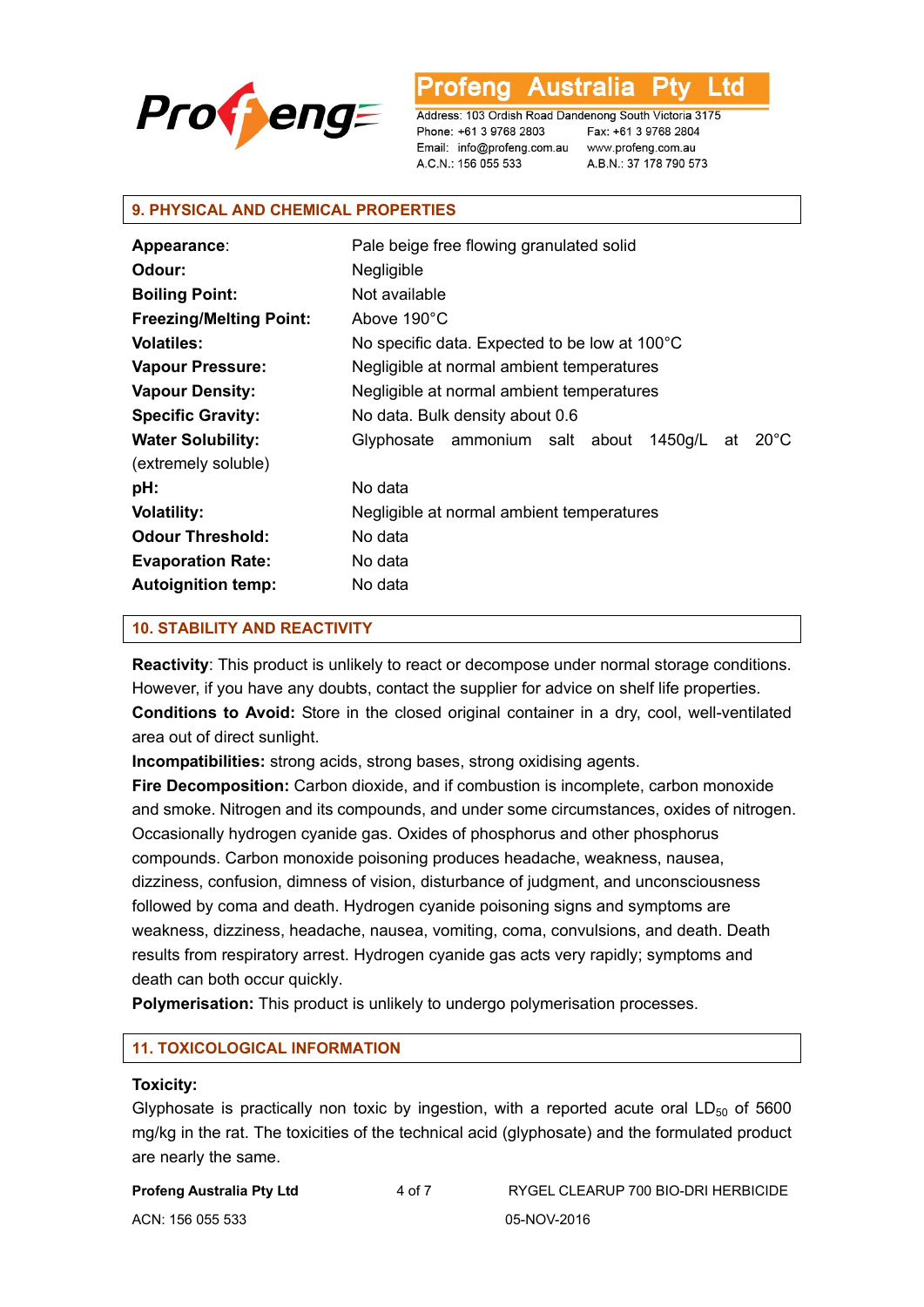

#### Australia l td

Address: 103 Ordish Road Dandenong South Victoria 3175 Phone: +61 3 9768 2803 Email: info@profeng.com.au A.C.N.: 156 055 533

Fax: +61 3 9768 2804 www.profeng.com.au A.B.N.: 37 178 790 573

Formulations may show moderate toxicity as well  $(LD_{50}$  values between 1000 mg/kg and 5000 mg/kg). Oral LD<sub>50</sub> values for glyphosate are greater than 10,000 mg/kg in mice, rabbits, and goats. It is practically non-toxic by skin exposure, with reported dermal  $LD_{50}$  values of greater than 5000 mg/kg for the acid and isopropylamine salt. It is reportedly not irritating to the skin of rabbits, and does not induce skin sensitisation in guinea pigs. It does cause eye irritation in rabbits. Some formulations may cause much more extreme irritation of the skin or eyes. In a number of human volunteers, patch tests produced no visible skin changes or sensitisation. The reported 4-hour rat inhalation  $LC_{50}$  values for the technical acid and salts were 5 to 12 mg/L, indicating moderate toxicity via this route. Some formulations may show high acute inhalation toxicity. While it does contain a phosphatyl functional group, it is not structurally similar to organophosphate pesticides, which contain organophosphate esters, and it does not significantly inhibit cholinesterase activity.

**Reproductive effects:** Laboratory studies show that glyphosate produces reproductive changes in test animals very rarely and then only at very high doses (over 150 mg/kg/day). It is unlikely that the compound would produce reproductive effects in humans.

**Teratogenic effects:** In a teratology study with rabbits, no developmental toxicity was observed in the foetuses at the highest dose tested (350 mg/kg/day). Rats given doses up to 175 mg/kg/day on days 6 to 19 of pregnancy had offspring with no teratogenic effects, but other toxic effects were observed in both the mothers and the foetuses. No toxic effects to the foetuses occurred at 50 mg/kg/day. Glyphosate does not appear to be teratogenic.

**Mutagenic effects:** Glyphosate mutagenicity and genotoxicity assays have been negative. These included the Ames test, other bacterial assays, and the Chinese Hamster Ovary (CHO) cell culture, rat bone marrow cell culture, and mouse dominant lethal assays. It appears that glyphosate is not mutagenic.

**Carcinogenic effects:** Rats given oral doses of up to 400 mg/kg/day did not show any signs of cancer, nor did dogs given oral doses of up to 500 mg/kg/day or mice fed glyphosate at doses of up to 4500 mg/kg/day. It appears that glyphosate is not carcinogenic.

**Organ toxicity:** Some microscopic liver and kidney changes, but no observable differences in function or toxic effects, have been seen after lifetime administration of glyphosate to test animals.

**Fate in humans and animals:** Glyphosate is poorly absorbed from the digestive tract and is largely excreted unchanged by mammals. At 10 days after treatment, there were only minute amounts in the tissues of rats fed glyphosate for 3 weeks. Cows, chickens, and pigs fed small amounts of glyphosate had undetectable levels (less than 0.05 ppm) in muscle tissue and fat. Levels in milk and eggs were also undetectable (less than 0.025 ppm). Glyphosate has no significant potential to accumulate in animal tissue.

Glyphosate:  $LD_{50}$  Oral, Rat = 5,600mg/kg  $LD_{50}$  Oral, Mouse = 11,300mg/kg  $LD_{50}$  Dermal, Rat = >5,010mg/kg  $LD_{50}$  Dermal, Mouse = 7,030mg/kg  $LD_{50}$  Dermal, Rabbit =  $>5,000$ mg/kg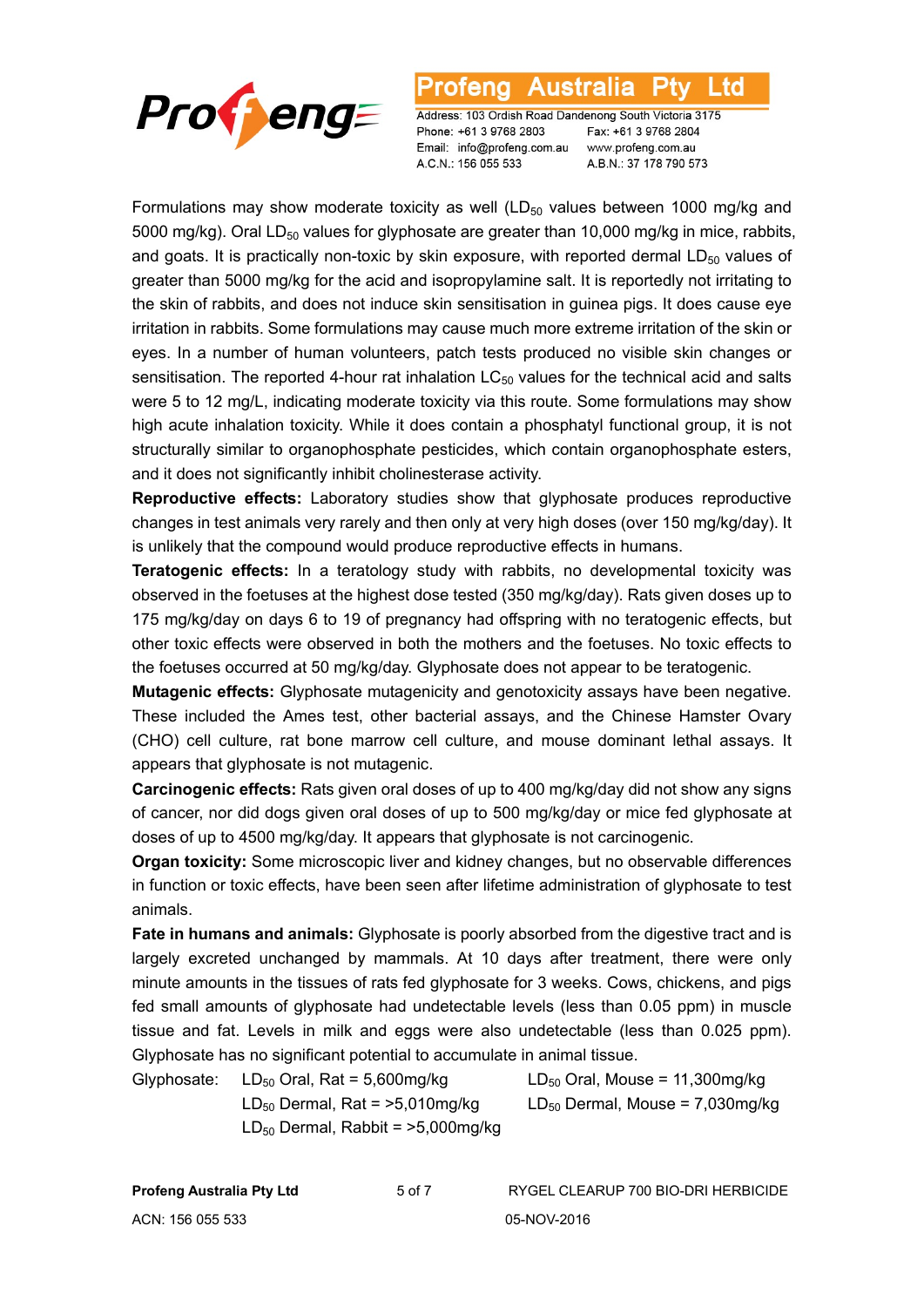

L td

Address: 103 Ordish Road Dandenong South Victoria 3175 Phone: +61 3 9768 2803 Email: info@profeng.com.au A.C.N.: 156 055 533

Fax: +61 3 9768 2804 www.profeng.com.au A.B.N.: 37 178 790 573

#### **Chronic exposure studies**

Studies of glyphosate lasting up to 2 years, have been conducted with rats, dogs, mice, and rabbits, and with few exceptions no effects were observed. For example, in a chronic feeding study with rats, no toxic effects were observed in rats given doses as high as 400 mg/kg/day. Also, no toxic effects were observed in a chronic feeding study with dogs fed up to 500 mg/kg/day, the highest dose tested.

**Inhalation:** Short term exposure: Available data indicates that this product is not harmful. In addition product is unlikely to cause any discomfort or irritation.

**Skin Contact:** Short term exposure: Available data indicates that this product is not harmful. It should present no hazards in normal use. However product may be irritating, but is unlikely to cause anything more than mild transient discomfort.

**Eye Contact:** Short term exposure: This product may be irritating to eyes, but is unlikely to cause anything more than mild transient discomfort.

**Ingestion:** Short term exposure: This product is unlikely to cause any irritation problems in the short or long term.

**Carcinogen Status**: NOHSC: No significant ingredient is classified as carcinogenic by NOHSC.

#### **12. ECOLOGICAL INFORMATION**

**Effects on birds:** Glyphosate is slightly toxic to wild birds. The dietary LC<sub>50</sub> in both mallards and bobwhite quail is greater than 4500 ppm.

**Effects on aquatic organisms:** Technical glyphosate acid is practically non-toxic to fish and may be slightly toxic to aquatic invertebrates. The 96-hour  $LC_{50}$  is 120 mg/L in bluegill sunfish, 168 mg/L in harlequin, and 86 mg/L in rainbow trout. The reported 96-hour  $LC_{50}$ values for other aquatic species include greater than 10 mg/L in Atlantic oysters, 934 mg/L in fiddler crab, and 281 mg/L in shrimp. The 48-hour  $LC_{50}$  for glyphosate in Daphnia (water flea), an important food source for freshwater fish, is 780 mg/L. Some formulations may be more toxic to fish and aquatic species due to differences in toxicity between the salts and the parent acid or to surfactants used in the formulation. There is a very low potential for the compound to build up in the tissues of aquatic invertebrates or other aquatic organisms. **Effects on other organisms:** Glyphosate is non-toxic to honeybees. Its oral and dermal  $LD_{50}$  is greater than 0.1 mg/ bee. The reported contact  $LC_{50}$  values for earthworms in soil are greater than 5000 ppm for both the glyphosate trimethylsulfonium salt and formulated product.

#### **Environmental Fate:**

**Breakdown in soil and groundwater:** Glyphosate is moderately persistent in soil, with an estimated average half-life of 47 days. Reported field half-lives range from 1 to 174 days. It is strongly adsorbed to most soils, even those with lower organic and clay content. Thus, even though it is highly soluble in water, field and laboratory studies show it does not leach appreciably, and has low potential for runoff (except as adsorbed to colloidal matter). One

ACN: 156 055 533 05-NOV-2016